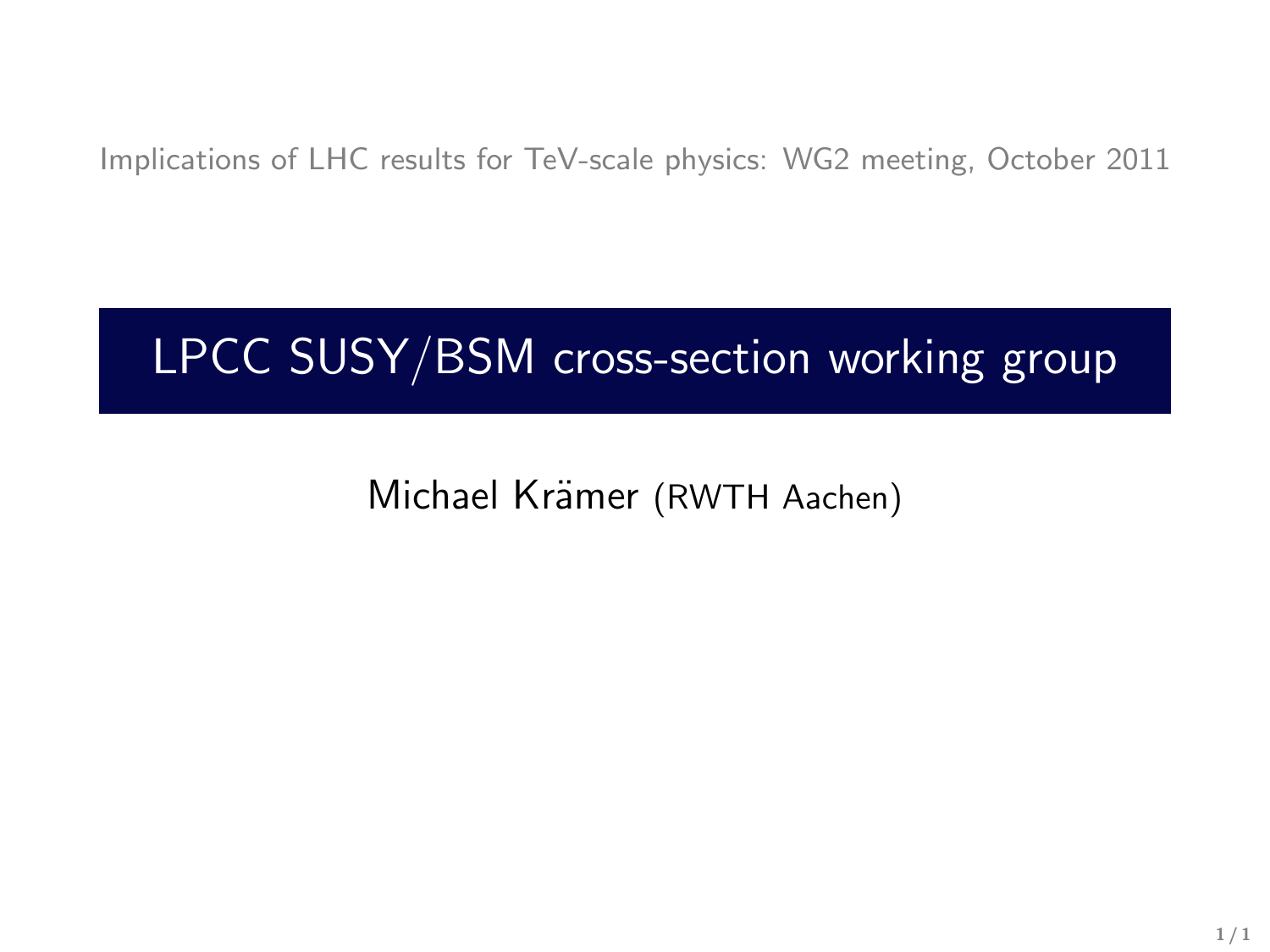## LPCC SUSY/BSM cross-section working group

Aim of the WG: provide state-of-the-art cross section and branching ratio predictions for SUSY and other new physics models at the LHC.

[cf. the LHC Higgs cross section working group]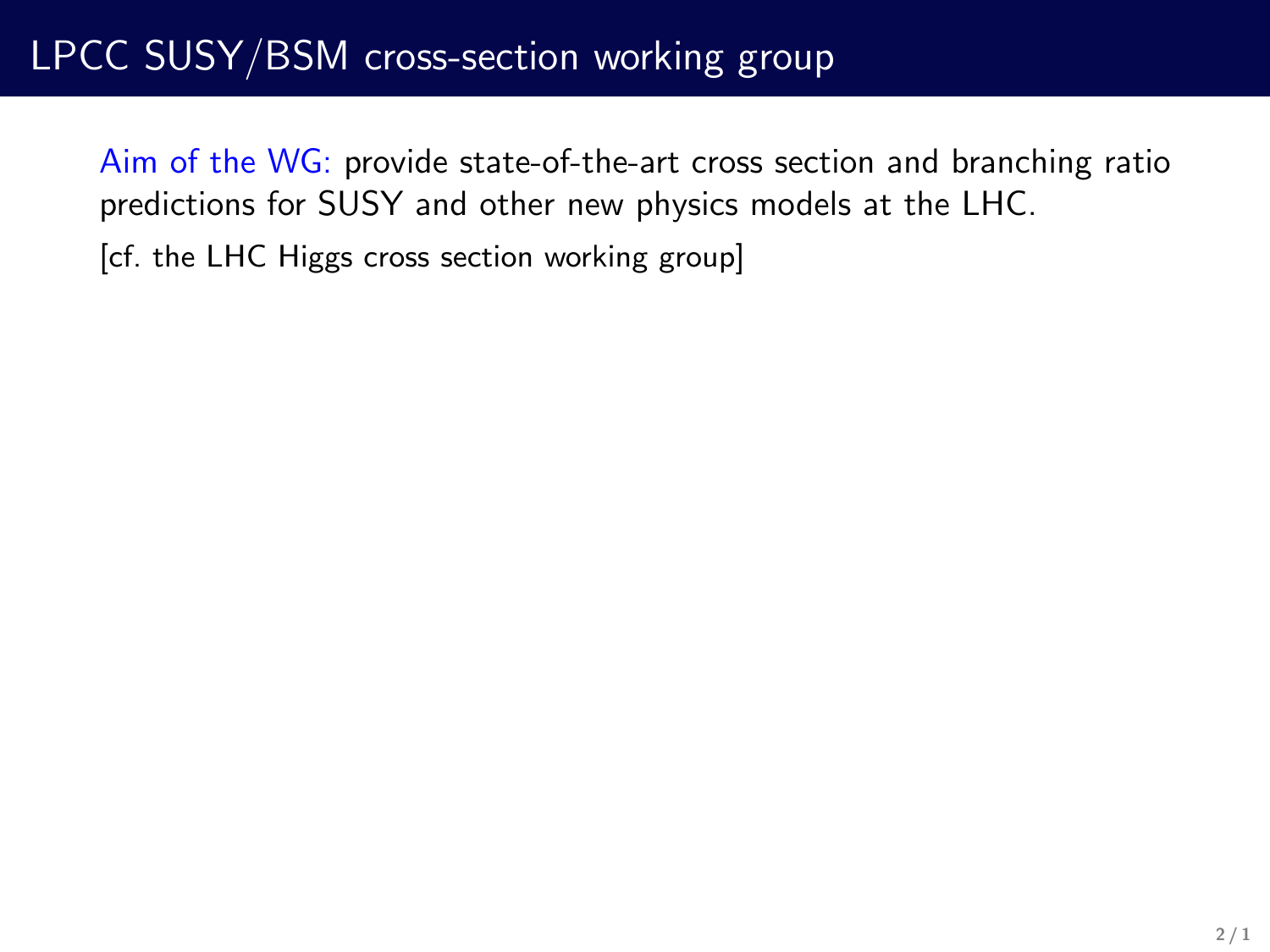# LPCC SUSY/BSM cross-section working group

Aim of the WG: provide state-of-the-art cross section and branching ratio predictions for SUSY and other new physics models at the LHC.

[cf. the LHC Higgs cross section working group]

### Specific tasks:

- $\triangleright$  collect SUSY/BSM cross section and branching ratio predictions, including the most advanced theory calculations (NLO, NLL resummation, electroweak corrections,...), up-to-date SM inputs like pdfs and a proper error estimate;
- $\triangleright$  compare dedicated theory calculations, including higher-order corrections, with Monte Carlo predictions;
- $\triangleright$  compile a list of existing SUSY/BSM LHC tools with contact persons and test these tools for a wide region of parameter space;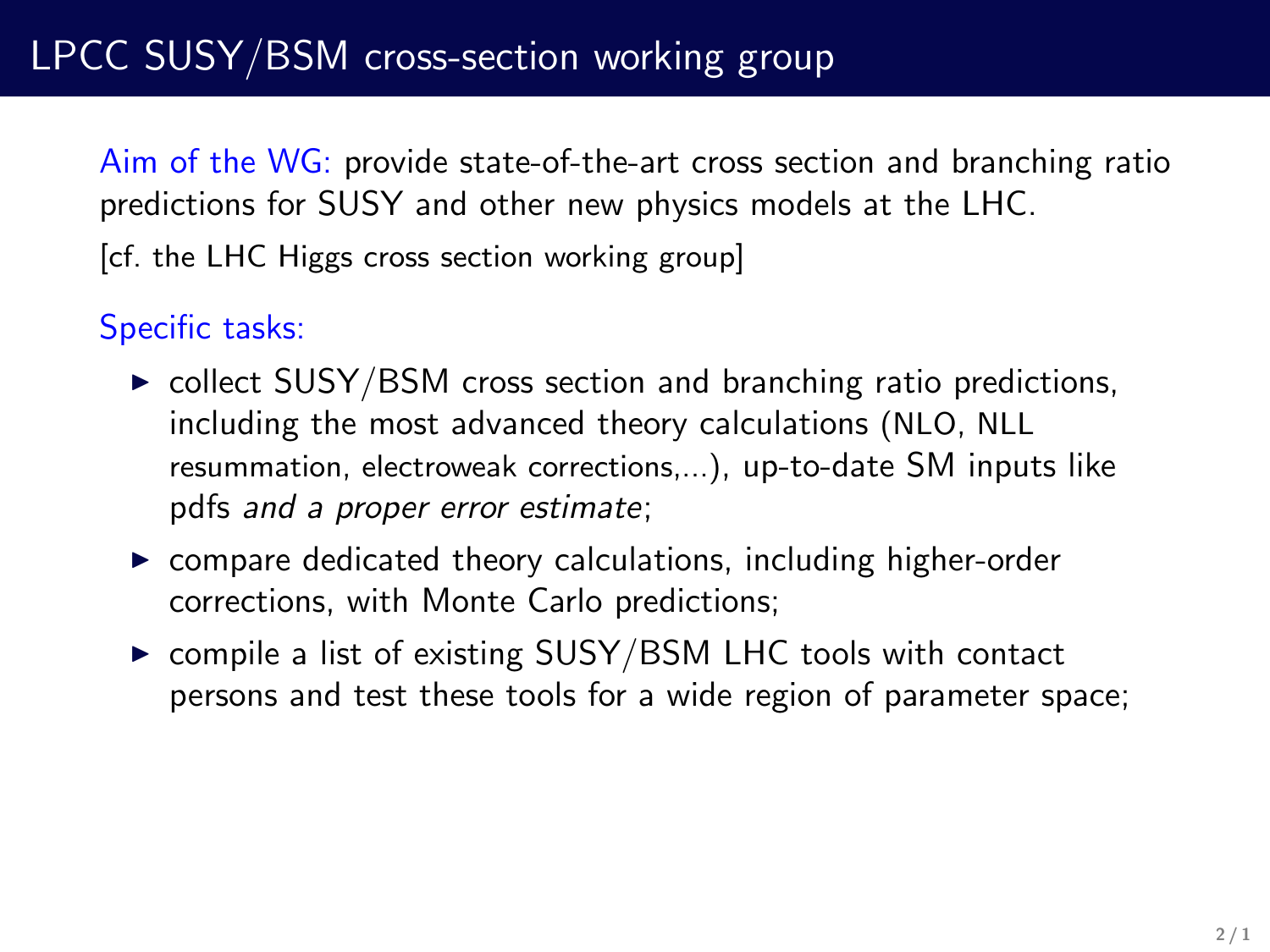# LPCC SUSY/BSM cross-section working group

Aim of the WG: provide state-of-the-art cross section and branching ratio predictions for SUSY and other new physics models at the LHC.

[cf. the LHC Higgs cross section working group]

### Specific tasks:

- $\triangleright$  collect SUSY/BSM cross section and branching ratio predictions, including the most advanced theory calculations (NLO, NLL resummation, electroweak corrections,...), up-to-date SM inputs like pdfs and a proper error estimate;
- $\triangleright$  compare dedicated theory calculations, including higher-order corrections, with Monte Carlo predictions;
- $\triangleright$  compile a list of existing SUSY/BSM LHC tools with contact persons and test these tools for a wide region of parameter space;

Coordination: Michelangelo Mangano & Michael Krämer with Atlas and CMS SUSY & exotics conveners as experimental contacts

http://web.physik.rwth-aachen.de/service/wiki/bin/view/Main/BSMCrossSectionWorkingGroup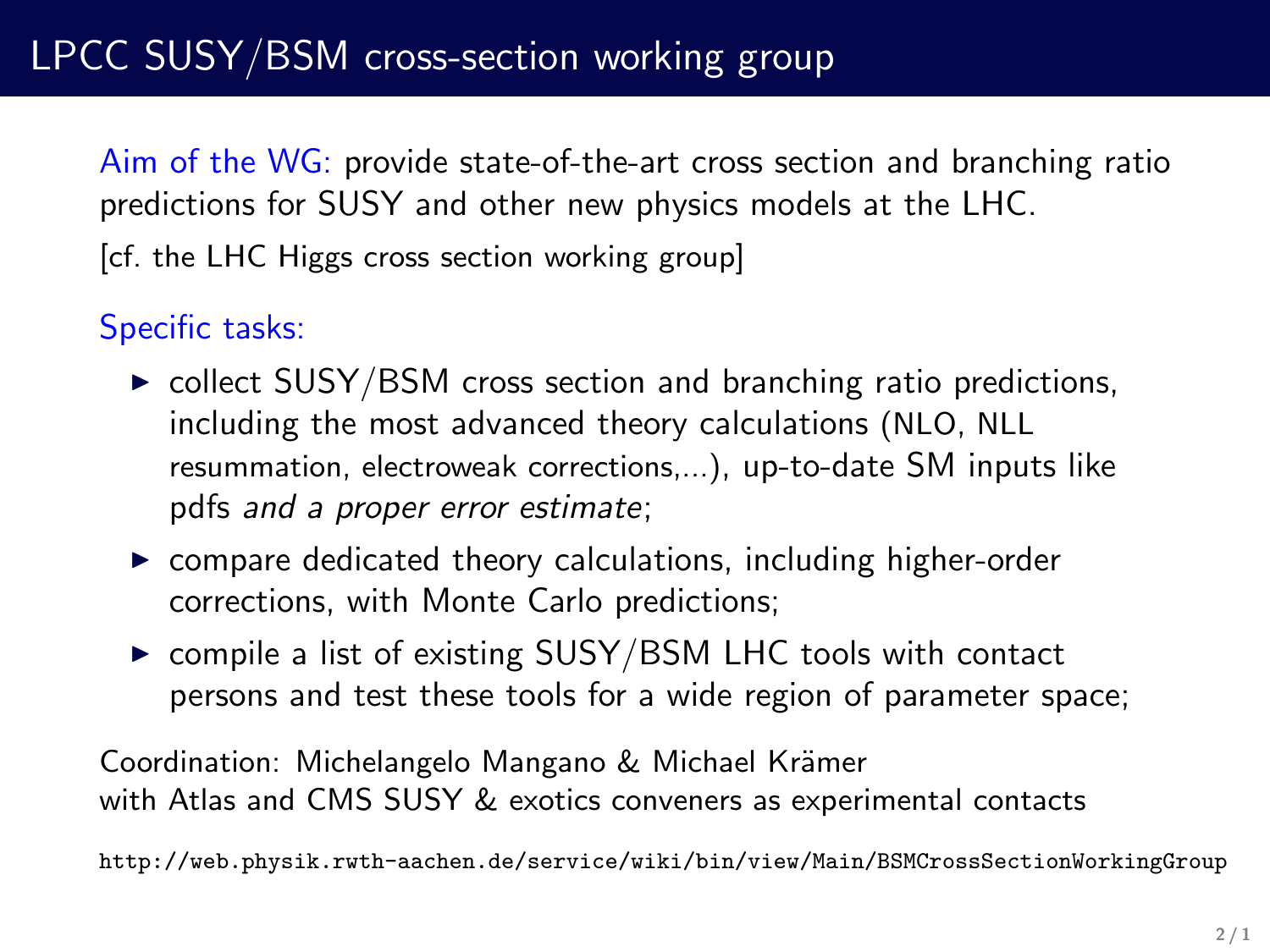### SUSY cross section calculations

- ► squark and gluino pair production:  $pp \rightarrow \tilde{q}\tilde{q}^*, \tilde{q}\tilde{q}, \tilde{q}\tilde{g}, \tilde{g}\tilde{g}$ 
	- ▶ NLO+NLL SUSY-QCD for all processes (Beenakker et al., Kulesza et al.) (assuming mass degenerate  $\tilde{q}_{L/R}$ ,  $\tilde{t}_i/\tilde{b}_i$  treated separately)
	- ► NNLL/approximate NNLO/Coloumb resummation for  $\tilde{q}\tilde{q}^*$ (Beenakker et al., Langenfeld et al., Beneke et al.)
	- ▶ NLO SUSY-EWK for all processes (Hollik et al.)
	- **bound state effects** (Hagiwara et al., Kauth et al.)
- ► slepton and electroweak gaugino pair production:  $pp \to \tilde{l}l^*, \tilde{\nu}\tilde{\nu}^*, \tilde{\chi}\tilde{\chi}$ 
	- ▶ NLO+NLL SUSY-QCD for all processes (Beenakker et al., Debove et al.)
- **Example 3** associated production of squarks/gluinos with  $\tilde{\chi}$ s:  $pp \rightarrow \tilde{q}\tilde{\chi}$ ,  $\tilde{g}\tilde{\chi}$ 
	- ▶ NLO SUSY-QCD (Beenakker et al., Binoth et al.)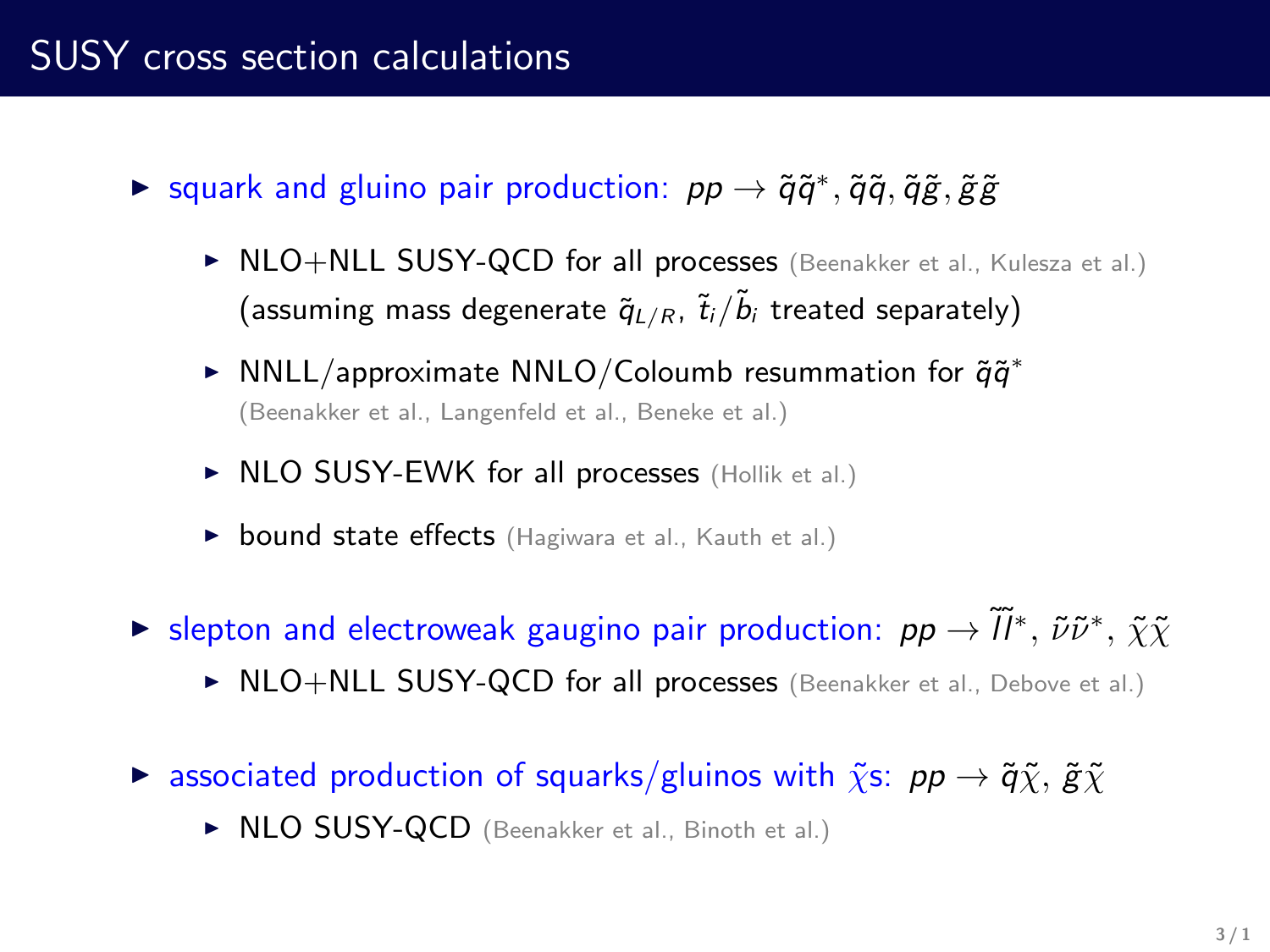## Example: squark and gluino production at NLO+NLL

Take gluino-pair production as an example



 $\rightarrow \Delta \sigma(\mathrm{scale}) \lesssim \pm 10\%$  at NLO+NLL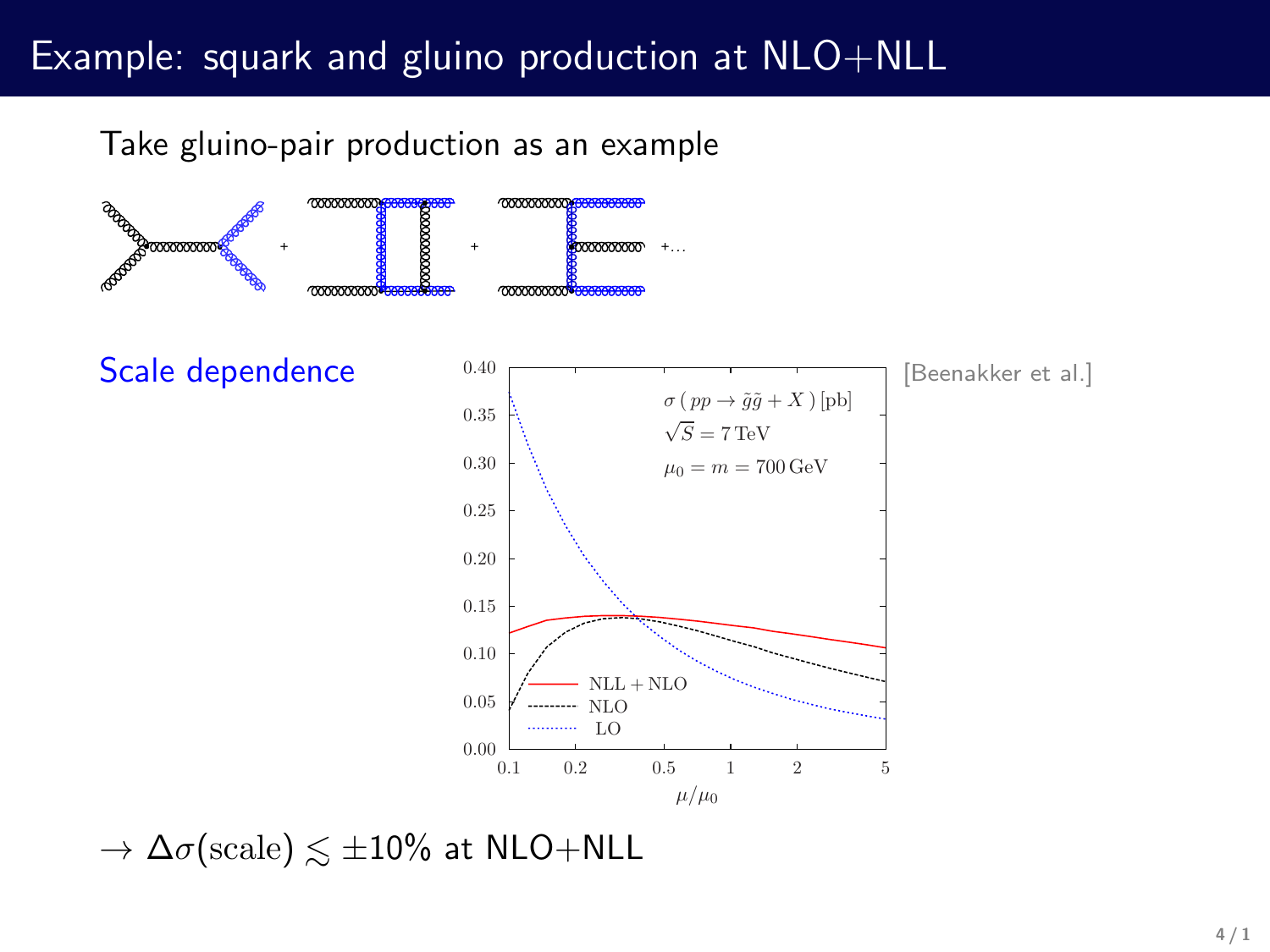### Example: squark and gluino production at NLO+NLL

Theory error:  $\Delta \sigma = \Delta \mu \pm \sqrt{\Delta(\text{pdf})^2 + \Delta(\alpha_{\text{s}})^2}$ 



[Beenakker et al.]

 $\rightarrow \Delta \sigma \lesssim \pm 20\%$  at NLO+NLL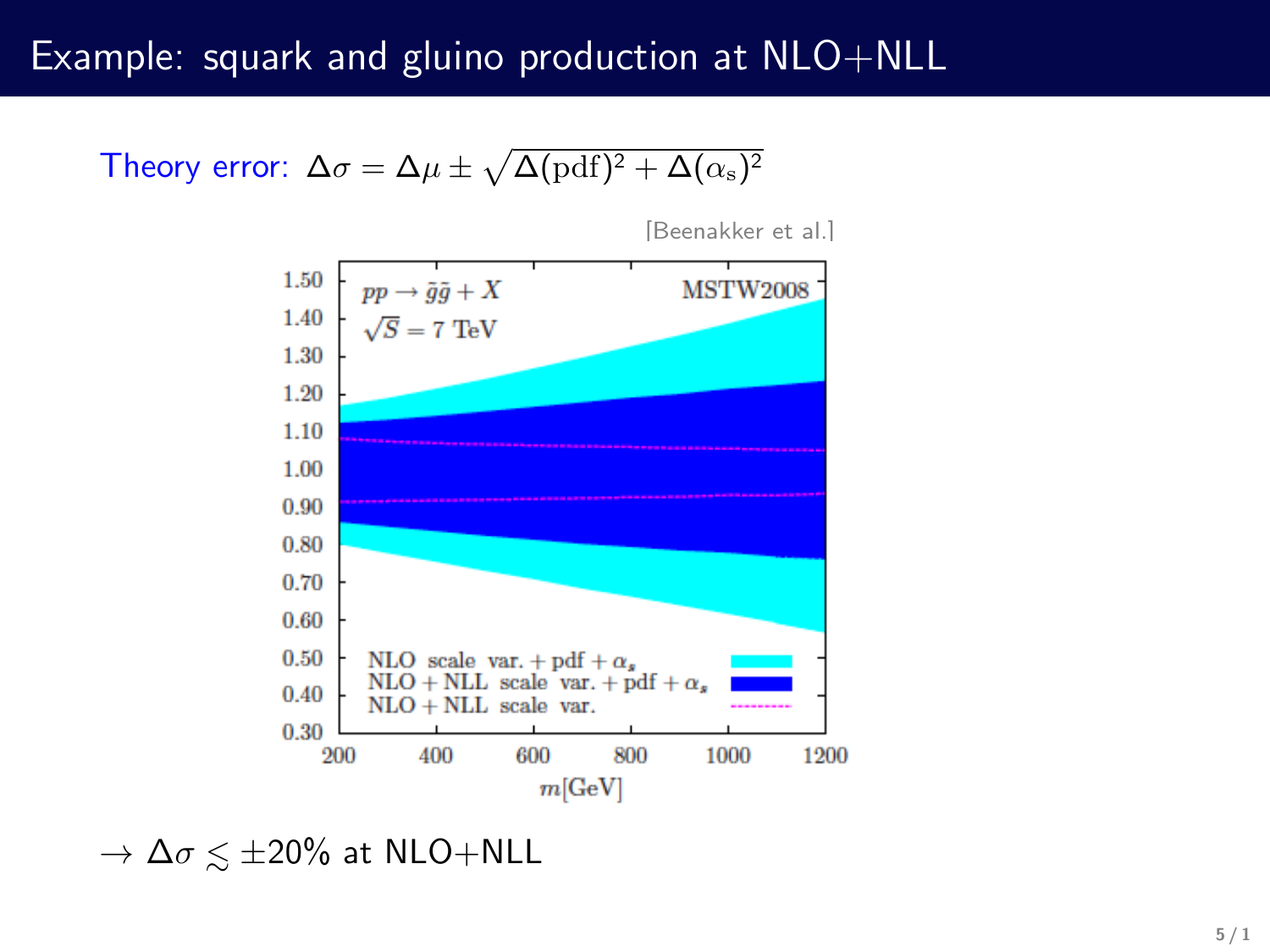## Stop (and sbottom) pair production

- $\triangleright$  mixing:  $\tilde{t}_1 = \tilde{t}_1 \cos \theta_{\tilde{t}} + \tilde{t}_R \sin \theta_{\tilde{t}}$  and  $\tilde{t}_2 = -\tilde{t}_L \sin \theta_{\tilde{t}} + \tilde{t}_R \cos \theta_{\tilde{t}}$
- $\triangleright$  no top initial state
	- $\rightarrow$  no gluino *t*-channel contribution
	- $\rightarrow$  LO cross section only depends on  $m_{\tilde{t}}$
	- $\rightarrow$   $a\bar{a}$  cross section suppressed (P-wave)



- ► Dependence on  $\theta_{\tilde{t}}, m_{\tilde{q}}, m_{\tilde{g}}$  enters at NLO; numerically small  $\lesssim$  2%
- ► mixed pair production  $pp \to \tilde{t}_1 \tilde{t}_2^* + \tilde{t}_2 \tilde{t}_1^*$  is suppressed by  $\mathcal{O}(\alpha_{\rm s}^2)$
- ► theoretical uncertainty (e.g.  $m_{\tilde{t}} = 400$  GeV, LHC@7 TeV):

 $\sigma(p p \to \tilde{t}_1 \tilde{t}_1^*) = 0.22$   ${\rm pb} \pm 10\%$  (scale)  $\pm$  6–10% (pdf)  $\pm$  3%  $(\alpha_{\rm s})$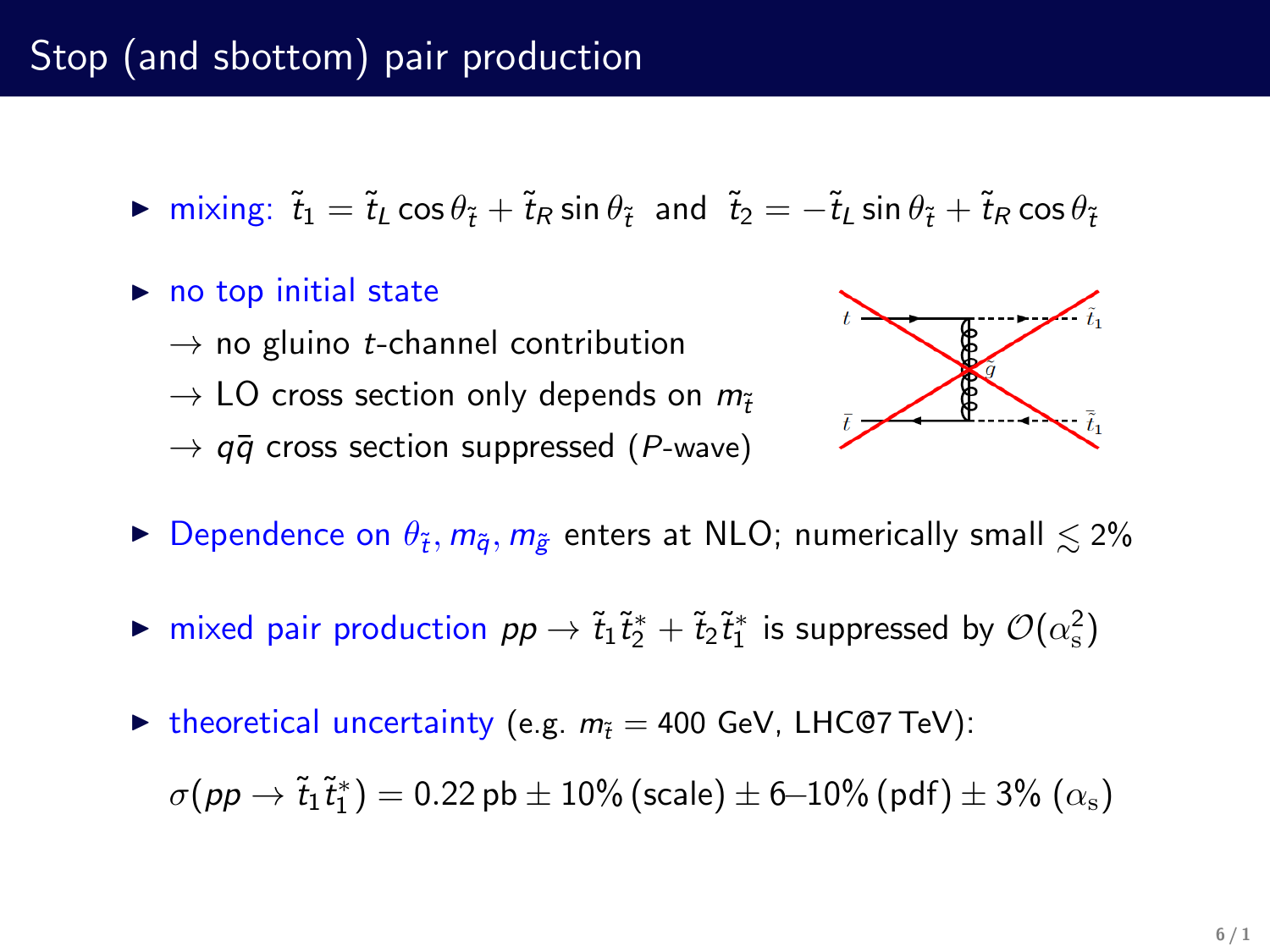### Example: squark pair production with EWK corrections

EWK effects include  $\mathcal{O}(\alpha)$  loop corrections and QCD/EWK interference



 $\rightarrow$  potentially significant effects, depending in detail on the process and the SUSY scenario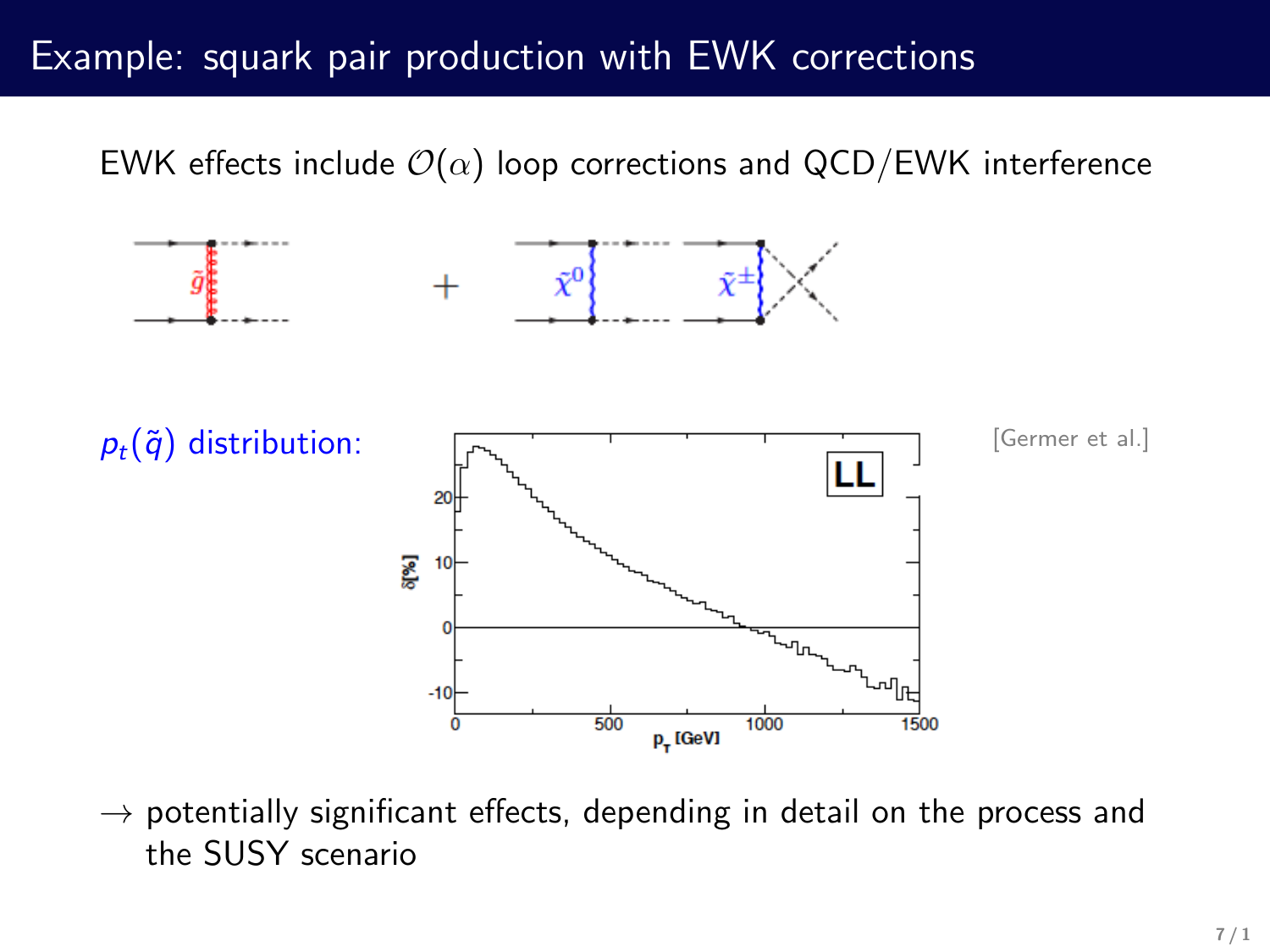## Example: squark pair production with EWK corrections

#### First results for benchmark #1; tanbeta=40; m0=700 GeV; m1/2=600 GeV; A0=-500 GeV; mu>0

| #proc       | BornQCD[fb] | BornEW[fb]   | NloEW[fb]    | dBornEW[ % ] | dNLOEW[8] | $d$ AllEW $[8]$ |
|-------------|-------------|--------------|--------------|--------------|-----------|-----------------|
| LL          | 0.0055      | $-0.0003713$ | $-0.0004853$ | $-6.75$      | $-8.82$   | $-15.57$        |
| $_{\rm RR}$ | 0.0080      | $-0.0002912$ | $-0.0002600$ | $-3.64$      | $-3.25$   | $-6.89$         |
| <b>SUM</b>  | 0.0135      | $-0.0006625$ | $-0.0007453$ | $-4.90$      | $-5.52$   | $-10.42$        |

#### **#DETAILS**

| $#$ proc         | BornQCD[fb] | BornEW[fb]   | NloEW[fb]    | dBornEW[%] | dNloEW[%] | dAllEW[%] |
|------------------|-------------|--------------|--------------|------------|-----------|-----------|
| ulul             | 0.0023      | $-0.0003358$ | $-0.0003363$ | $-14.44$   | $-14.46$  | $-28.91$  |
| u2u2             | 0.0032      | $-0.0002828$ | $-0.0001775$ | $-8.59$    | $-5.39$   | $-13.98$  |
| dldl             | 0.0012      | $-0.0000449$ | $-0.0002348$ | $-3.75$    | $-19.62$  | $-23.37$  |
| d2d2             | 0.0018      | $-0.0000115$ | $-0.0000376$ | $-0.62$    | $-2.03$   | $-2.65$   |
| c <sub>1c1</sub> | 0.0010      | 0.0000102    | 0.0000500    | 0.98       | 4.78      | 5.76      |
| c2c2             | 0.0015      | 0.0000033    | $-0.0000141$ | 0.21       | $-0.92$   | $-0.71$   |
| sls1             | 0.0010      | $-0.0000008$ | 0.0000358    | $-0.49$    | 3.49      | 3.40      |
| s2s2             | 0.0015      | $-0.0000002$ | $-0.0000308$ | $-0.01$    | $-1.94$   | $-1.96$   |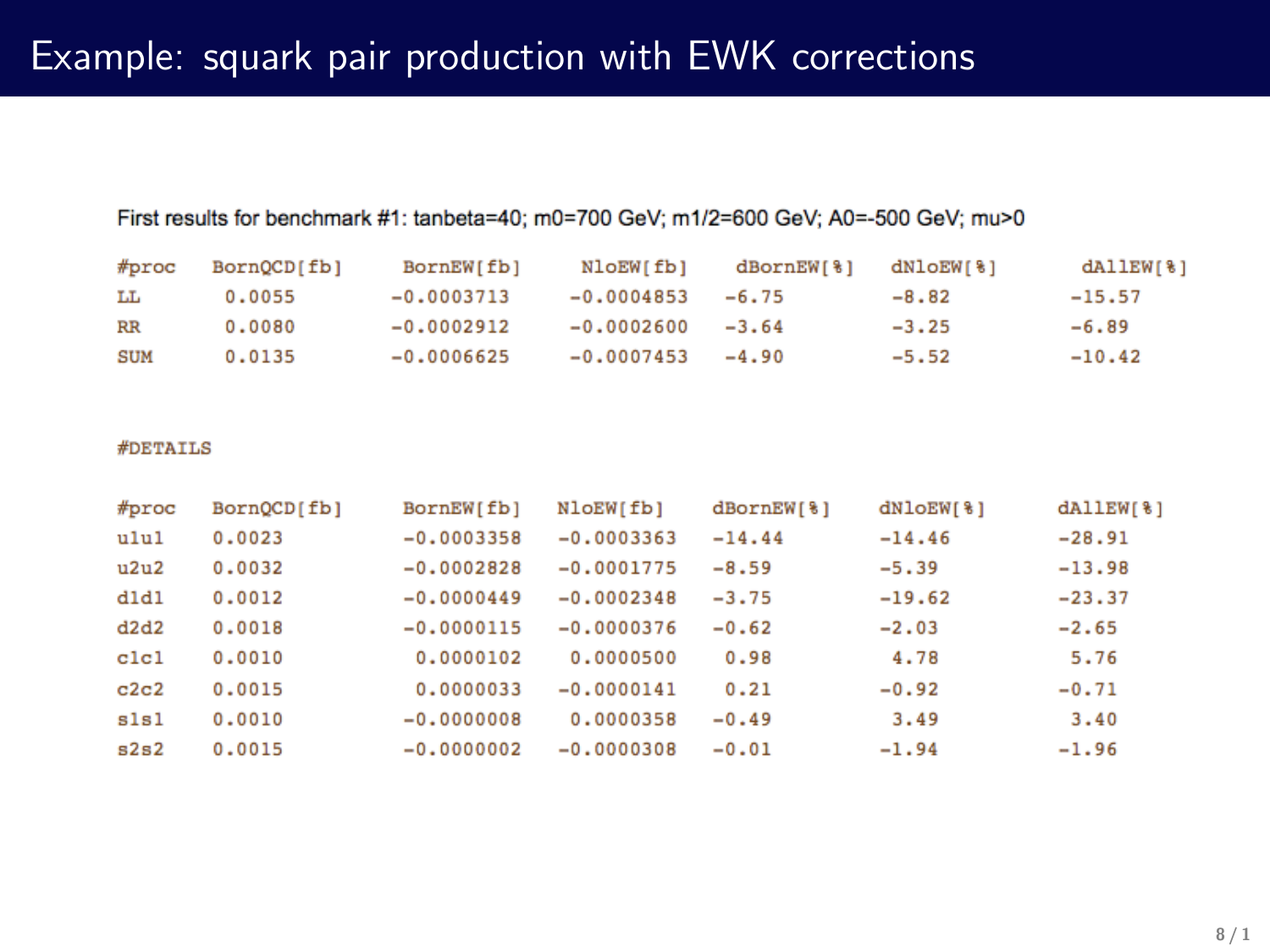### Prospino:

- $\triangleright$  NLO SUSY-QCD:
- $\blacktriangleright$  reads SLHA input;
- $\blacktriangleright$  LO for generic scenarios;
- ► NLO K-factor assumes mass degenerate  $\tilde{q}_{L/R}, \tilde{q} \in \{ \tilde{u}, \tilde{d}, \tilde{c}, \tilde{s}, \tilde{b} \}$

### $NI.I-fast.$

- $\triangleright$  NLO+NLL SUSY-QCD;
- ► assumes mass degenerate  $\tilde{q}_{L/R}, \tilde{q} \in \{\tilde{u}, \tilde{d}, \tilde{c}, \tilde{s}, \tilde{b}\}$

#### **Sample output**

|                |                   | # LHC # 7 TeV. MSTW 2008 NLO |               |                     |                     |               |                |               |               |     |                                                            |      |       |
|----------------|-------------------|------------------------------|---------------|---------------------|---------------------|---------------|----------------|---------------|---------------|-----|------------------------------------------------------------|------|-------|
| # process: tot |                   |                              |               |                     |                     |               |                |               |               |     |                                                            |      |       |
|                | $\theta$ ms [GeV] | maiGeV1                      | LO[pb]        | HLOI pb1            | NLL+NLO[pb]         | d mu+(pb)     | d mu-[pb]      | $d$ $pdf+181$ | $d$ $pdf-181$ |     | $d$ as <sup><math>+</math>[8]</sup> $d$ as $-$ [8] $K$ NLO |      | K NLL |
|                | 500.              | 500.                         | $0.102R + 02$ | $0.127B + 02$       | $0.132E + 02$       | $0.101E + 01$ | $-0.124E + 01$ | 3.2           | $-3.0$        | 1.9 | $-2.3$                                                     | 1.25 | 1.04  |
|                | 600.              | 600.                         | $0.3108 + 01$ | $0.3868 + 01$       | $0.4036 + 01$       | $0.3148 + 00$ | $-0.388E + 00$ | 3.7           | $-3.2$        | 1.9 | $-2.2$                                                     | 1.25 | 1.04  |
|                | 700.              | 700.                         | $0.106B + 01$ | $0.132B + 01$       | 0.138E+01           | $0.110E + 00$ | $-0.135E + 00$ | 4.1           | $-3.3$        | 1.8 | $-2.0$                                                     | 1.25 | 1.05  |
|                | 800.              | 800.                         | $0.3898+00$   | $0.485B+00$         | $0.511E + 00$       | $0.423E-01$   | $-0.510E-01$   | 4.4           | $-3.6$        | 1.8 | $-1.9$                                                     | 1.25 | 1.05  |
|                | 900.              | 900.                         | $0.151R + 00$ | $0.189B + 00$       | $0.200E + 00$       | $0.170E - 01$ | $-0.205E-01$   | 4.5           | $-3.8$        | 1.7 | $-1.8$                                                     | 1.25 | 1.06  |
|                | 1000.             | 1000.                        | $0.6128 - 01$ |                     | 0.761E-01 0.810E-01 | $0.717E - 02$ | $-0.848E-02$   | 4.9           | $-3.8$        | 1.6 | $-1.6$                                                     | 1.24 | 1.06  |
|                | 1100.             | 1100.                        | $0.2548 - 01$ |                     | 0.315E-01 0.338E-01 | $0.306E - 02$ | $-0.362E - 02$ | 5.0           | $-4.1$        | 1.5 | $-1.5$                                                     | 1.24 | 1.07  |
|                | 1200.             | 1200.                        | $0.107E - 01$ | $0.133E - 01$       | $0.144E - 01$       | $0.135E - 02$ | $-0.156E-02$   | 5.2           | $-4.0$        | 1.4 | $-1.3$                                                     | 1.24 | 1.08  |
|                | 1300.             | 1300.                        | $0.457R - 02$ | $0.563B - 02$       | $0.612E - 02$       | $0.594E - 03$ | $-0.679E - 03$ | 5.4           | $-4.2$        | 1.4 | $-1.2$                                                     | 1.23 | 1.09  |
|                | 1400.             | 1400.                        | $0.195E-02$   | $0.239E - 02$       | $0.262E - 02$       | $0.261E - 03$ | $-0.296E - 03$ | 5.5           | $-4.2$        | 1.2 | $-1.0$                                                     | 1.23 | 1.10  |
|                | 1500.             | 1500.                        | $0.8298 - 03$ | $0.101B - 02$       | $0.112E-02$         | $0.115E - 03$ | $-0.129E-03$   | 5.7           | $-4.3$        | 1.2 | $-0.8$                                                     | 1.22 | 1.11  |
|                | 1600.             | 1600.                        | $0.349E - 03$ | $0.424B - 03$       | $0.474E - 03$       | $0.500E - 04$ | $-0.552E - 04$ | 5.9           | $-4.4$        | 1.0 | $-0.6$                                                     | 1.21 | 1.12  |
|                | 1700.             | 1700.                        | $0.145E - 03$ | $0.175B - 03$       | $0.198E - 03$       | $0.212E - 04$ | $-0.237E-04$   | 5.9           | $-4.7$        | 0.9 | $-0.4$                                                     | 1.21 | 1.13  |
|                | 1800.             | 1800.                        | 0.588E-04     | $0.705B - 04$       | $0.807E - 04$       | $0.896E - 05$ | $-0.970E - 05$ | 6.0           | $-4.8$        | 0.7 | $-0.2$                                                     | 1.20 | 1.14  |
|                | 1900.             | 1900.                        | $0.232E - 04$ | $0.277B - 04$       | $0.322E - 04$       | $0.362E - 05$ | $-0.397E - 05$ | 6.2           | $-5.0$        | 0.6 | $-0.1$                                                     | 1.19 | 1.16  |
|                | 2000.             | 2000.                        | $0.8898 - 05$ | 0.105B-04 0.124E-04 |                     | $0.143E - 05$ | $-0.155E-05$   | 6.3           | $-5.2$        | 0.4 | $-0.0$                                                     | 1.18 | 1.18  |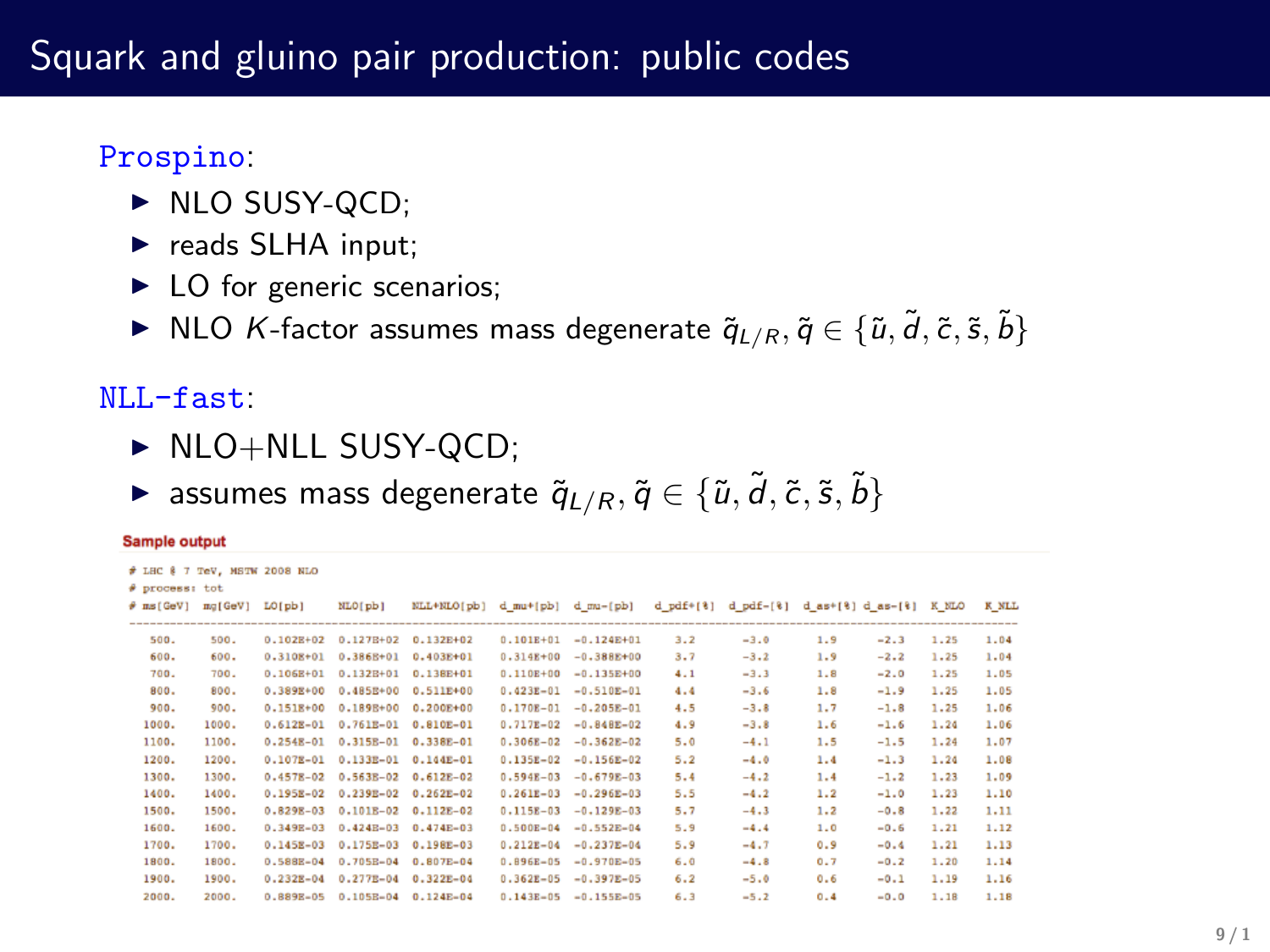### Example: Gaugino pair production at NLO+NLL



Invariant mass distribution [Debove, Fuks, Klasen]

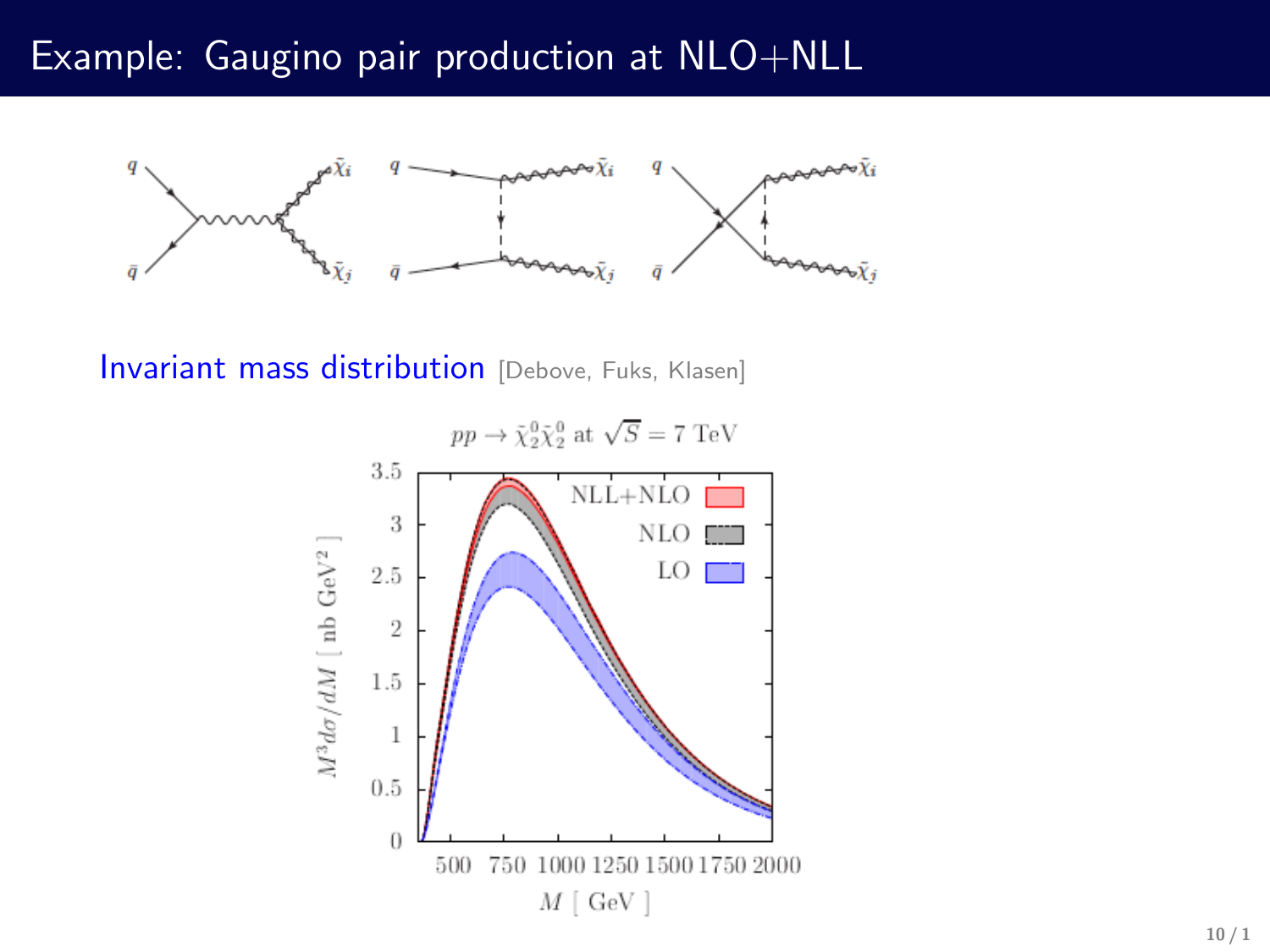### Example: Gaugino pair production at NLO+NLL

#### **Results**

- Center of mass energy: 7 TeV
- · PDF set: MSTW2008LO/NLO
- Scale variations:  $m\overline{u} = m\overline{u}R = \{mu/2, mu, 2 mu\};$  mu being the average final particle mass.

#### Benchmark #1: tanbeta=40; m0=700 GeV; m1/2=600 GeV; A0=-500 GeV; mu>0

| <b>Process</b>                            | $LO$ $[pb]$                                                                                                                                                                                                                                                            | NLO [pb]                                                  | <b>NLO+NLL</b> [pb]        |
|-------------------------------------------|------------------------------------------------------------------------------------------------------------------------------------------------------------------------------------------------------------------------------------------------------------------------|-----------------------------------------------------------|----------------------------|
| chi <sup>4</sup> 0 1 chi <sup>4</sup> 0 1 | $6.64e-05 + 9.7 % - 8.3 %$                                                                                                                                                                                                                                             | $8.23e-05 + 3.6 \% - 3.6 \%$ $8.06e-05 + 0.0 \% - 0.6 \%$ |                            |
| chi^0 1 chi^0 2                           | $6.33e-06 + 12.1 % - 10.1 %$                                                                                                                                                                                                                                           | 7.66e-06 + 3.9 % - 4.2 % 7.62e-06 + 0.5 % - 0.0 %         |                            |
| chi <sup>1</sup> 0 1 chi <sup>1</sup> 0 3 | $1.54e-06 + 12.4 % - 10.4 % - 1.77e-06 + 3.1 % - 3.7 % - 1.76e-06 + 0.6 % - 1.3 % - 1.3% - 1.3% - 1.3% - 1.3% - 1.3% - 1.3% - 1.3% - 1.3% - 1.3% - 1.3% - 1.3% - 1.3% - 1.3% - 1.3% - 1.3% - 1.3% - 1.3% - 1.3% - 1.3% - 1.3% - 1.3% - 1.3% - 1.3% - 1.3% - 1.3% - 1.$ |                                                           |                            |
| chi <sup>1</sup> 0 1 chi <sup>1</sup> 0 4 | $3.08e-07 + 13.8 \% - 11.4 \%$ $3.56e-07 + 3.7 \% - 4.4 \%$ $3.53e-07 + 0.7 \% - 1.5 \%$                                                                                                                                                                               |                                                           |                            |
| chi <sup>^o</sup> 1 chi <sup>^</sup> - 1  | 4.52e-06 + 11.6 % - 9.8 %                                                                                                                                                                                                                                              | $5.59e-06 + 3.5 \% - 3.8 \%$ 5.46e-06 + 1.0 % - 0.0 %     |                            |
| chi <sup>1</sup> 0 1 chi <sup>1</sup> - 2 | $8.66e-07 + 12.9 % - 10.7 %$                                                                                                                                                                                                                                           | $1.04e-06 + 3.2 % - 3.8 %$                                | $1.02e-06 + 0.7 % - 1.5 %$ |
|                                           | chi^0 2 chi^0 2 4.14e-05 + 13.4 % - 11.1 % 4.91e-05 + 4.1 % - 4.5 % 4.95e-05 + 0.0 % - 0.4 %                                                                                                                                                                           |                                                           |                            |
| chi <sup>1</sup> 0 2 chi <sup>1</sup> 0 3 | $4.29e-06 + 14.1 \% - 11.6 \%$ $4.81e-06 + 3.4 \% - 4.2 \%$ $4.76e-06 + 1.2 \% - 1.8 \%$                                                                                                                                                                               |                                                           |                            |
| chi <sup>1</sup> 0 2 chi <sup>1</sup> 0 4 | $5.43e-07 + 16.0 \% - 12.9 \%$ 6.14e-07 + 4.7 % - 5.4 % 6.11e-07 + 1.2 % - 2.5 %                                                                                                                                                                                       |                                                           |                            |
| chi <sup>1</sup> 0 2 chi <sup>1</sup> - 1 | 1.02e-03 + 11.3 % - 9.6 %                                                                                                                                                                                                                                              | $1.18e-03 + 2.2 \% - 2.8 \%$ 1.17e-03 + 0.8 % - 1.4 %     |                            |
| chi^0 2 chi^- 2                           | 7.94e-08 + 13.6 % - 11.2 % 6.25e-08 + 2.7 % - 6.2 % 5.88e-08 + 5.0 % - 5.6 %                                                                                                                                                                                           |                                                           |                            |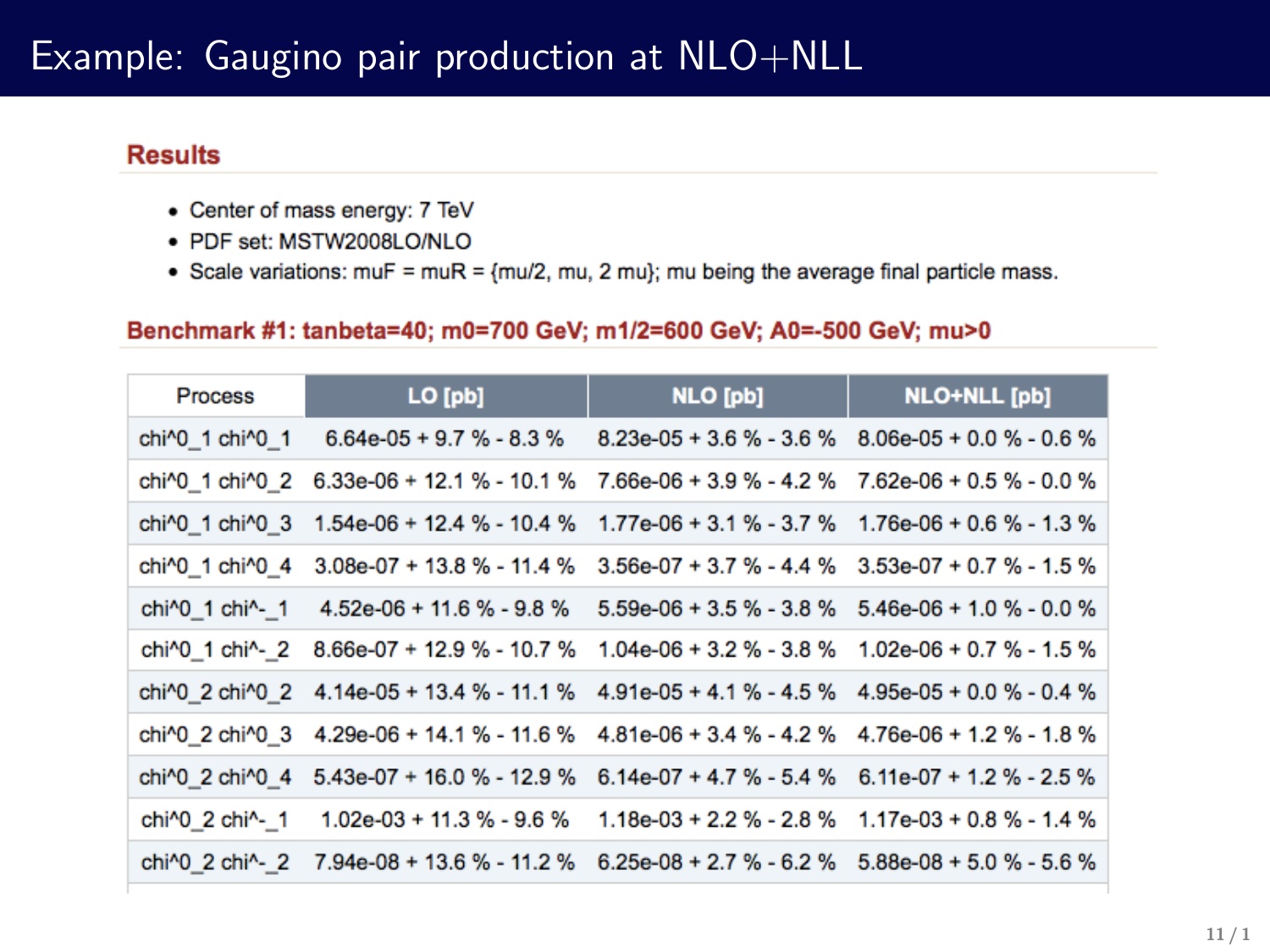with Sven Heinemeyer & Margarete Mühlleitner

- $\triangleright$  SUSY QCD and EWK corrections available for all two-body decay processes within the real MSSM
- $\triangleright$  SDECAY and SPHENO: two-, three- and four-body decay modes, some loop-induced decays, SUSY-QCD corrections for two-body modes, leading EWK corrections.
- $\triangleright$  extension to the complex MSSM is underway
- $\triangleright$  provide SLHA files for benchmark planes defined in arXiv:1109.3859
	- 1. CMSSM plane I: tan  $\beta = 10$ ,  $A_0 = 0$  GeV, sign( $\mu$ ) = +1,  $m_0 =$ 0...2000, GeV,  $m_{1/2} = 100...1000$  GeV
	- 2. CMSSM plane II: tan  $\beta = 40$ ,  $A_0 = -500$  GeV, sign $(\mu) = +1$ ,  $m_0 =$ 0...2000 GeV,  $m_{1/2} = 100...1000$  GeV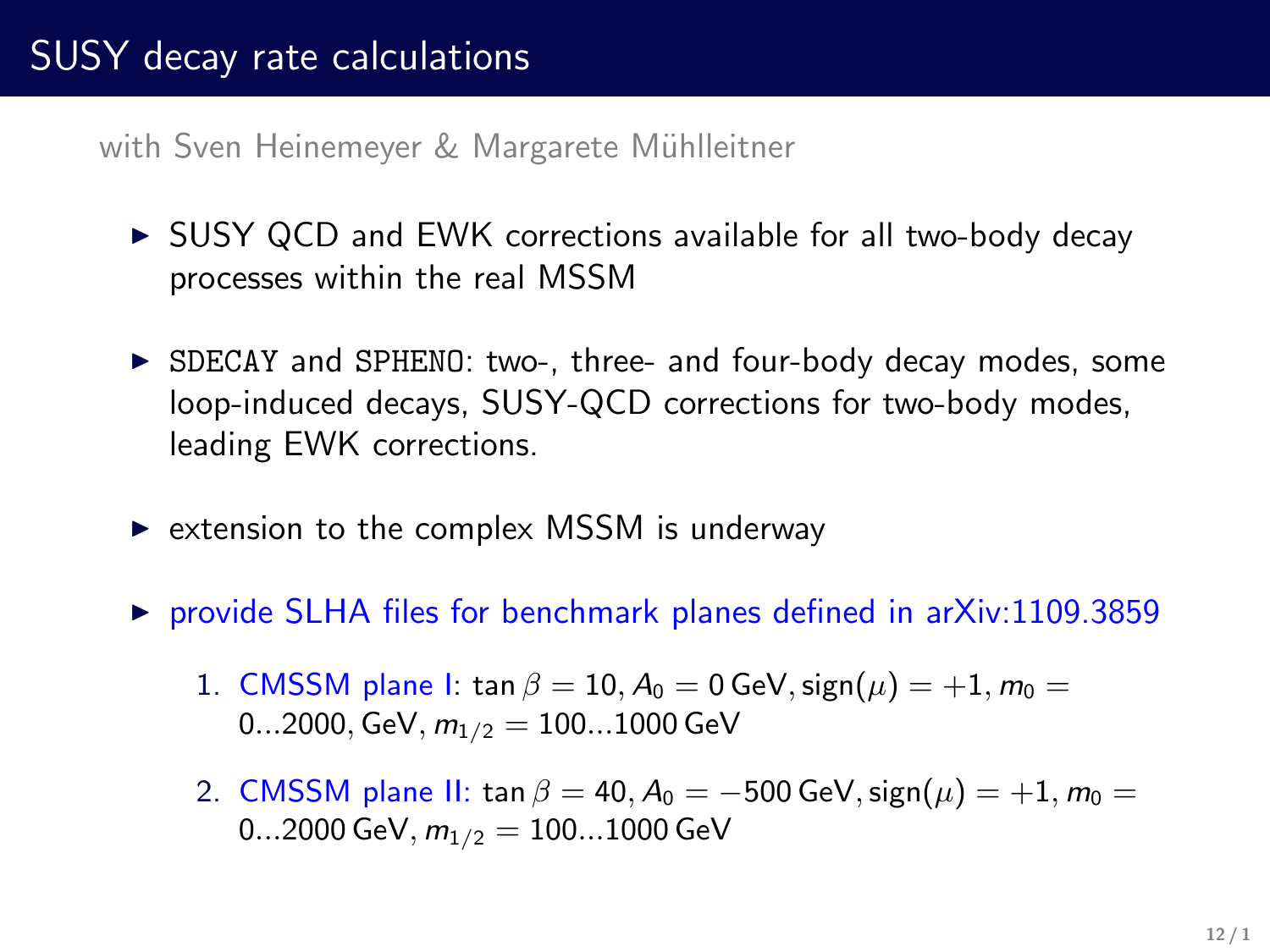## Further BSM models

with JoAnne Hewett & Tom Rizzo

 $\blacktriangleright$  Leptoquarks (very similar to squark production...)  $\rightarrow$  public NLO code available

 $\blacktriangleright$  Extra Dimensions

 $\rightarrow$  public NLO code for ADD graviton  $+$  jet production available

- $\blacktriangleright$  W', Z'
- $\blacktriangleright$  4th generation quarks
- $\blacktriangleright$  Little Higgs models
- $\blacktriangleright$  Excited Fermions
- $\blacktriangleright$  Technicolor